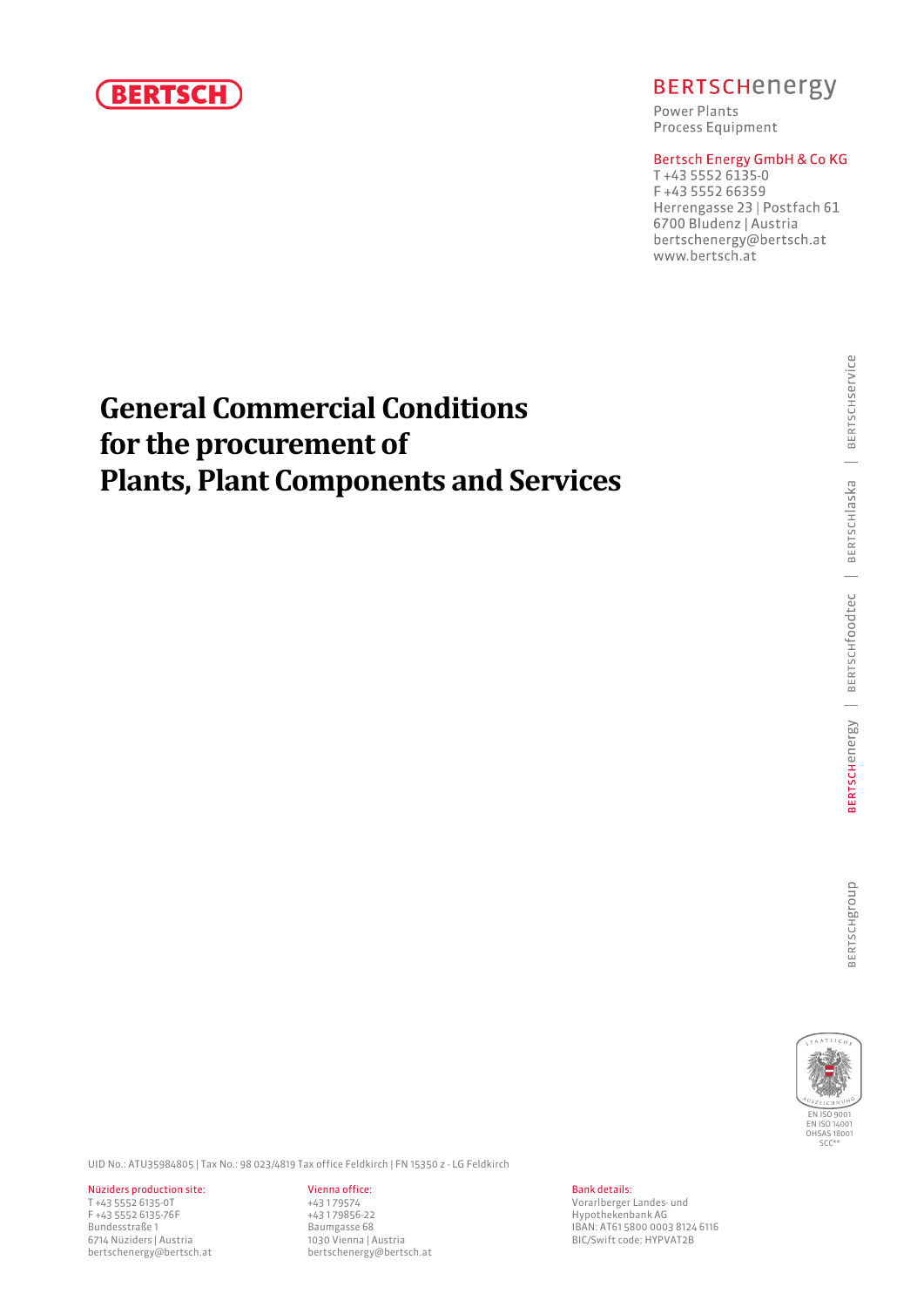

#### **§ 1 Application area**

- (1) These terms and conditions apply to all enquiries, orders and contracts in which Bertsch is the client, buyer or orderer of works. They also apply to future business.
- (2) The contractor's terms and conditions of business shall not be deemed an integral part of the contract.

### **§ 2 Order**

- (1) The customer's order with all information and documents is a trade secret of the customer.
- (2) Until the acceptance of the customer's order, the customer is entitled to withdraw it at any time.
- (3) Any aids enclosed with the enquiries or orders of the customer, such as plans, drafts, data, samples, moulds, models, clichés, artwork, lithographs or samples, remain the property of the customer and may only be used for his purposes. They are to be returned to the client without being requested to do so, at the latest with the invoice or at any time at the contractor's request and at the contractor's expense. Until they are returned, the contractor shall bear the risk of accidental loss or accidental damage to the aids.
- (4) The Client shall not pay any remuneration for the preparation of offers and offer documents (plans, efforts, technical specifications etc.). By accepting the customer's order or submitting a binding offer, the contractor declares that he has all the information, data, descriptions, plans, technical specifications and sufficient knowledge of local conditions required for the execution of the delivery and service.

#### **§ 3 Delivery / Performance**

- (1) The date of delivery/performance is the date specified by the Customer at which the delivery/performance is to be made at the place of delivery/performance. The Customer is entitled to postpone the date of delivery/performance to an earlier or later date, provided that this does not constitute a disproportionate complaint for the Supplier.
- (2) The risk shall not pass until the goods have been unloaded and accepted at the place of delivery and any other service has been handed over at the place of performance. In the case of deliveries including assembly or commissioning, the risk shall be borne by the contractor until acceptance of his services by the client (presentation of an acceptance, commissioning or final assembly protocol signed by the client).
- (3) The Client is entitled to refuse early or late delivery/service.
- (4) The contractor must immediately notify us in writing of any kind of emerging hindrances. This shall also apply if, in his opinion, they are obvious. The notification of hindrances must include the reason and the possible effects on the further performance of the service. If the contractor does not provide a notice of impediment or provides an incomplete notice of impediment, he must compensate the client for any resulting disadvantage. A notice of impediment must be specifically prepared by the contractor and must be in writing. If the contractor has notified the client of a hindrance, he is not entitled to stop or interrupt his work in whole or in part if other outstanding work in his scope of delivery and service has to be completed in order to keep potential damage or delay as low as possible.
- Bertsch Energy GmbH & Co KG (5) The contractor must immediately prepare a written supplementary offer for additionally commissioned or modified services and send it to the client in duplicate. At the same time, he shall inform the Customer how the

## **BERTSCHENETEV**

Power Plants **Process Equipment** 

additional or modified services affect the agreed deadlines, in particular the completion of the services. Furthermore, a written and verifiable proof must be provided that the performance covered by the lump sum price is exceeded. The client is entitled to reject partial, short or excess deliveries/services.

- (6) The contractor is also obliged to carry out the change in service or additional service requested by the client if the parties do not agree on the offer or the additional price demanded by the contractor.
- (7) Even in the case of divisible performance, the Client shall be entitled to declare the withdrawal of parts or the entire order. The Client is also entitled to change the contractual scope of services, in particular to order additional services in writing.
- (8) Upon delivery, the Customer shall be provided with a delivery note with his order number, the order item and the RM number, which shows the type and number of goods delivered.
- (9) Units of a delivery (e.g. pallets, cartons) must be clearly marked so that it is easy to identify which goods are packed in which quantity in this unit. If the Customer uses a logistics management system for the ordered deliveries and services, the Contractor is obliged to report the planned units prior to delivery using a service provided by the Customer.
- (10) A delivery/service shall only be deemed to have been fully rendered when the Contractor has handed over to the Customer all agreed or usually required documents (e.g. invoices, freight documents, certificates of origin, letters of guarantee, technical documentation, operating instructions). These documents are to be handed over to the client with the invoice at the latest. If the Contractor is in default with the handover of an agreed document, he shall pay the Client an immediately due contractual penalty of 0.3% of the order amount for each week of the delay or part thereof, but no more than 3% of the order amount. The Contractor shall compensate for any damage in excess of this amount as well as for the costs and expenses incurred by the Client as a result of the delay.
- (11) If dangerous goods are delivered, a corresponding notice shall be affixed to all shipping documents, indicating the class of dangerous goods. In addition, the legally or otherwise required dangerous goods data sheets shall be enclosed.

The transfer of ownership of equipment and other goods or materials supplied by the contractor for incorporation or use in the works shall pass from the contractor to the contracting authority, whichever is earlier:

- a. Delivery to the construction sector; or
- b. payment to the contractor for the equipment, goods or materials concerned; or
- c. Acceptance;

The risk for the equipment and the work shall pass to the Client on the day of acceptance by the Client's end customer.

The contractor is also responsible for the care and safekeeping as well as for the loss or damage of equipment and works until the acceptance date.

The risk of loss of or damage to construction equipment or other property of the contractor or his subcontractors used or intended to be used in connection with the works shall remain with the contractor.

(13) In the event of default, the Customer shall be entitled, irrespective of his right to claim a contractual penalty, to -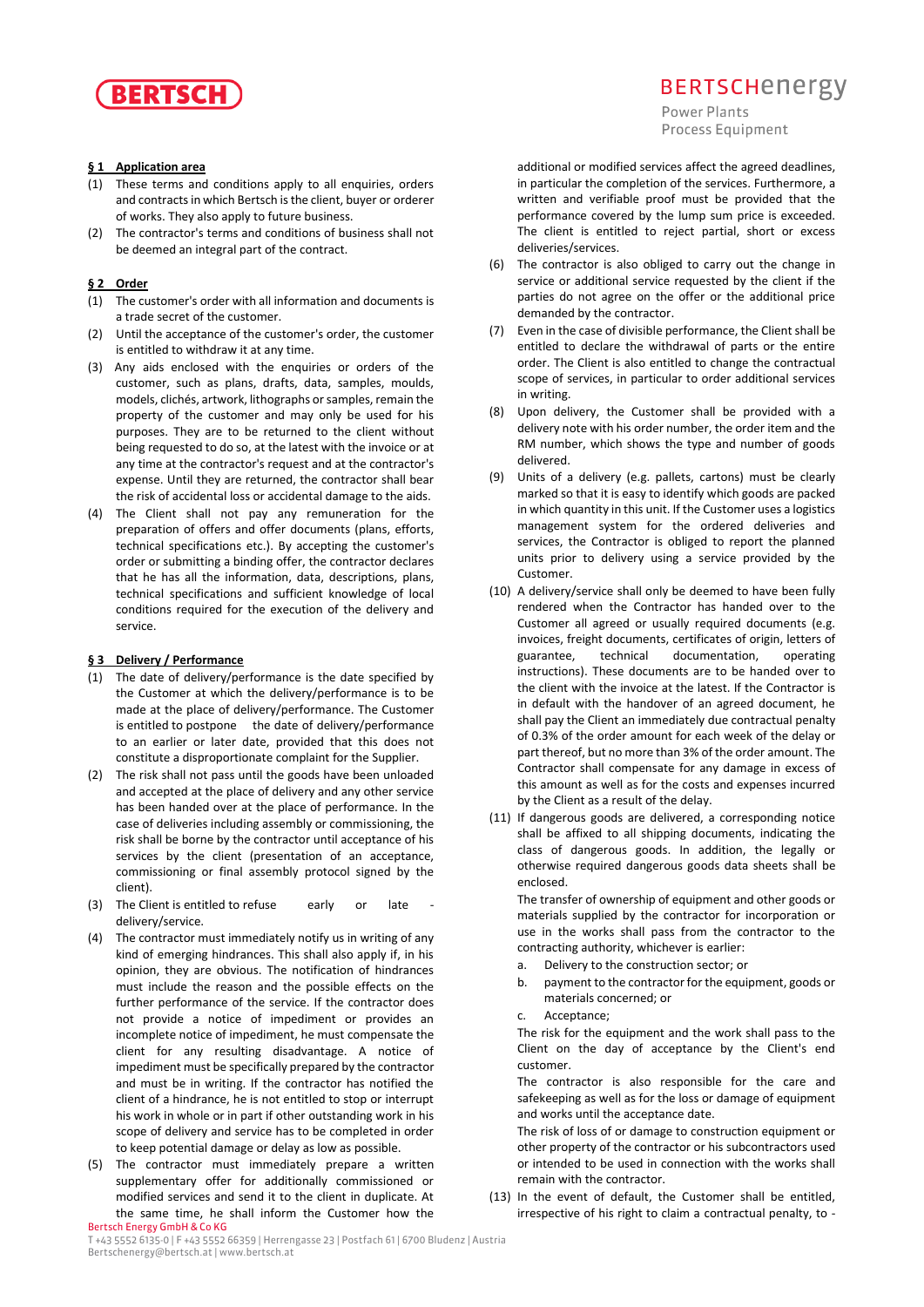

withdraw from the contract in whole or in part after setting a reasonable grace period. In addition, the Customer is entitled to demand that the Contractor surrender all goods already produced or semi-finished as well as all raw materials intended for the production of the subject of the contract. For this purpose, the contractor is obliged to grant the client access to all business premises and warehouses where manufactured or semi-finished goods as well as raw material intended for the manufacture of the subject matter of the contract are located.

- (14) In the event of delay, the Customer shall also be entitled to demand an immediately payable contractual penalty of 1% of the order sum for each week of delay or part thereof, but not more than 10%. The Contractor shall be liable for any damages in excess thereof as well as for the costs and expenses incurred by the Customer as a result of the delay.
- (15) The contractor is obliged to perform the agreed services himself. The commissioning of subcontractors is only permitted with the prior written consent of the Customer. The Contractor shall continue to be personally and directly liable, within the meaning of §1313a ABGB (Austrian Civil Code), despite the commissioning of a subcontractor, for the contractual fulfilment of the obligations assumed by him. The provisions of §1315 ABGB are excluded and the contractor must indemnify the client from all claims that the contractor's subcontractor, the client's customer or third parties (e.g. authorities, social insurance companies) make against the client.
- (16) The Contractor shall provide the delivery item with references to the Customer in accordance with the Customer's instructions during transport, assembly and on the completed work. The notices to be affixed by the Contractor shall be handed over to him by the Customer or by any service providers for logistics management that may have been employed. References to the contractor (e.g. signs, inscriptions, banners etc.) may only be attached by the contractor to the delivery item or during its transport and assembly if this has been approved by the client in advance.
- (17) The Contractor guarantees the completeness of the supplies and services for the complete creation of the subject of the order within the defined interfaces, irrespective of any defects in the present specification, i.e: Even deliveries and services not specifically listed, which are necessary for the operation of the trades and their proper functioning, are included in the contract for work and services or the scope of delivery of the contractor.

#### **§ 4 Prices, Invoice and Payment**

- (1) Prices are fixed prices and include all expenses for the complete provision of the delivery/service (DDP place of delivery/service Incoterms 2020) such as in particular transport, insurance, packaging, assembly, trial operation as well as plans, models, matrices and similar. These become the property of the customer.
- (2) The contractor is not entitled to demand a price adjustment if his calculation bases - for whatever reason - change or if the assumptions he has made prove to be incorrect.
- (3) Invoices are to be sent to the Client by post or by e-mail (rechnungseingang@bertsch.at) with appropriate identification. They must not be enclosed with the delivery. For deliveries from third countries, an additional invoice copy or a customs invoice must accompany the delivery.
- Bertsch Energy GmbH & Co KG (4) The invoices must comply with the statutory provisions. In addition, all invoices must state the order number, RM/item

## **BERTSCHENETEV**

Power Plants Process Equipment

of the Customer and the exact description of the delivered goods/service as a prerequisite for the due date.

Invoices from contractors with their registered office outside Austria must also show the IBAN and BIC code of the contractor as a prerequisite for maturity.

Invoices from contractors based in the EU must also contain the weight, origin and goods number (customs tariff) per item as a condition of maturity.

- (5) If the delivery/service is defective, the Customer shall be entitled to withhold payment until complete fulfilment.
- (6) The contractor shall send the client an auditable final invoice. In this, the contractor must include all partial payments requested by him and already made by the client. The final invoice is auditable if it contains a clear list of the services rendered and is comprehensible to the Client. It shall be deemed auditable if the client has not raised justified objections to its audibility within 60 days of receipt of the final invoice. The submission of the final invoice shall in any case exclude the assertion of subsequent claims.
- (7) Payment shall be made within 14 days of receipt of the invoice with 3% discount or within 60 days net.
- The place of performance for payment is Bludenz.
- (9) The (partial) payments of the Customer shall not affect the liability and guarantee obligation of the Contractor. Nor shall they be deemed acceptance of the performance of the contractor or parts thereof or recognition of a payment obligation on the merits or in terms of amount.

#### **§ 5 Warranty**

- (1) The goods or services must comply with all relevant standards and regulations applicable in Austria and the project-specific country of destination. Machines and plants must in particular comply with the specifications and product-specific standards for safety and function.
- (2) In particular, the contractor guarantees that no rights of third parties are infringed by his delivery/service and that he will indemnify and hold the customer harmless for all claims arising from an infringement of such rights.
- (3) The contractor is obliged to check the quality and quantity of his delivery/service himself. An obligation of the Customer to examine and give notice of defects is expressly waived.
- (4) The contractor is obliged, at the discretion of the client, to make up for the missing items within a reasonable period of time, to replace defective goods or to rectify the defect or to grant the client a price reduction. The Customer shall be entitled to demand the replacement of the entire goods or the rescission of the contract even if only individual items or parts of the performance are defective or missing. This also applies if defects are reported by the client during production or assembly.
- (5) For the values guaranteed in the technical specification, the contractor shall have an unlimited obligation to remedy defects until the target is achieved (= freedom from defects when the guaranteed values are achieved).
- (6) If the contractor refuses to remedy the defects, if he is in default with the remedy or if he has once tried it in vain, the client is entitled to remedy the defects himself or have them remedied at the expense and risk of the contractor. The principal is also entitled to this right if danger is imminent, for example because the principal must fulfil his obligations to third parties.
- (7) The Contractor shall assume a warranty period of 6 months for spare parts from their installation, but at least 36 months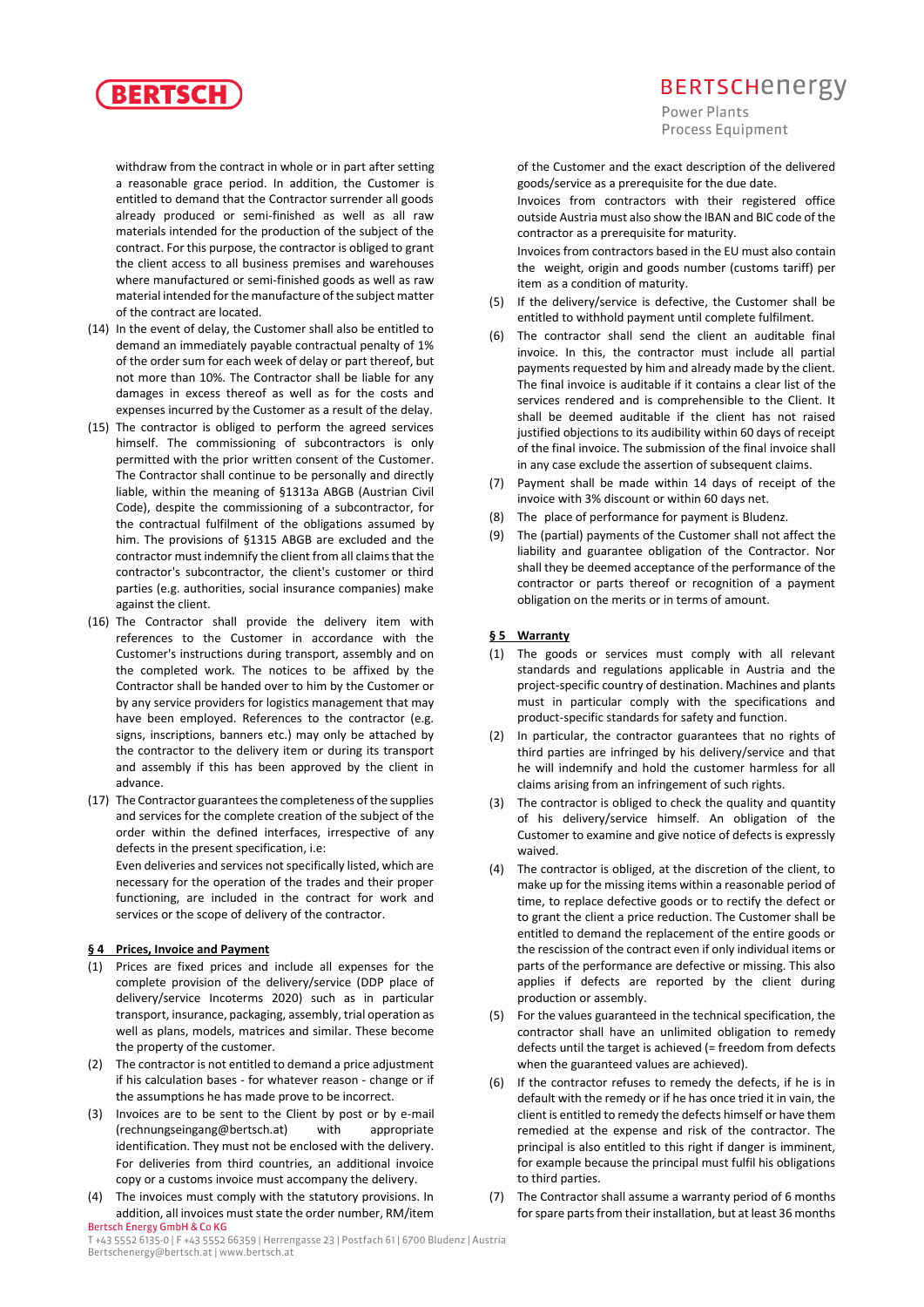

from acceptance of the entire system by the Client's end customer.

- (8) Any interruption of the satisfactory industrial operation of the entire plant or parts thereof for which the contractor is responsible during the guarantee period, which is generally considered to be agreed at 36 months, extends the guarantee period by the time of the interruption of the respective part.
- (9) Should the contractor require an additional order for the removal of a defect reported by the client, this order shall be deemed to be subject to clarification of the fault and corresponding cost sharing.

#### **§ 6 Compensation**

(1) The contractor is liable to the client for all disadvantages resulting from a violation of the contract and is therefore liable for consequential costs resulting from defects in the scope of delivery and services by the contractor and his subcontractors. This also applies to claims arising from product liability. The Customer shall also be entitled to such claims if the Customer uses the delivery/service predominantly in his company.

### **§ 7 Confidentiality**

- (1) The Contractor is obliged to maintain secrecy about the business relationship with the Client and to keep all information obtained in the course of the performance of this contract in any form whatsoever (verbally, in writing, on data carriers or by direct access via VPN), as well as all other documents, records, photos, plans and other materials handed over, to keep secret and to treat as strictly confidential all information, including information brought to its attention orally, which concerns the client, this contract or the plans and which has been obtained directly or indirectly and all results obtained or used in the course of the fulfilment of this contract, which concern the client or his business partner, even after the fulfilment of the contract.
- (2) If and insofar as this is necessary for the fulfilment of his contractual obligations, the contractor may pass on information subject to secrecy to his suppliers with the prior written consent of and in agreement with the customer. The prerequisite for this is, however, that the supplier undertakes to the same extent to maintain secrecy vis-à-vis the Customer. All records and confidential information must be protected from unauthorised access by secure storage. If confidential information nevertheless reaches unauthorised third parties, the client must be informed immediately in writing.
- (3) All information received may only be used to fulfil the purpose of the contract. The contractor undertakes to strictly refrain from any other use. The provision or transfer of information does not constitute any rights beyond the fulfilment of this contract, in particular rights of use of the respective information. The contractor shall impose the obligation of secrecy on the employees and company organs or other persons it consults who have access to this information. The contractor undertakes to surrender all documents, plans, drawings, data carriers, etc. received to the client upon written request by the client. The contractor undertakes to pay the client a contractual penalty of 5% of the final invoice amount for each case of violation of the confidentiality obligation, which is independent of fault, immediately due and not subject to judicial moderation. This does not exclude the assertion of a claim for damages

## **BERTSCHENETEV**

Power Plants Process Equipment

by the client that goes beyond this. The obligation to maintain secrecy remains in force beyond the termination of the contract.

#### **§ 8 Tools**

- (1) Tools provided by the customer or manufactured in whole or in part at his expense are and remain his property. They may only be used for goods or services that are manufactured for or supplied to the customer. The contractor is obliged to insure the tools at their replacement value at his own expense. He hereby assigns to the customer all claims for compensation to which he is entitled under this insurance.
- (2) The contractor shall inspect and maintain the tools at his own expense. Any loss or damage must be reported to the customer immediately.
- (3) Until the tools are returned, the contractor shall bear the risk of accidental loss or accidental damage to the tools. He must return them to the customer immediately at his request and at the contractor's expense.

#### **§ 9 Material provided**

- (1) Provided material remains the property of the customer. It shall be stored and administered separately by the contractor free of charge and clearly marked as the property of the customer. The Contractor shall order or request the material provided by the Customer in good time and keep it available in sufficient quantity so that he can fulfil his delivery obligations punctually and completely.
- (2) Provided material may only be used for goods or services that are produced for or supplied to the Client. The contractor is obliged to ensure the material provided by the customer at replacement value. He hereby assigns all claims for compensation to which he is entitled under this insurance to the customer.
- (3) If the production of the subject of the contract fails in whole or in part, the contractor shall pay for the material provided by the customer.

#### **§ 10 Insurances**

(1) Prior to the conclusion of the contract with the Customer, the Contractor shall provide proof of an upright business liability insurance policy with an insured sum of at least EUR 5,000,000, - per insured event for property damage, personal injury and environmental damage including financial losses. Extended product liability with a sublimit of at least EUR 1,000,000, - shall also be included in the business liability insurance policy. These conditions apply to the respective project location. The following additional coverages must also be insured with a sublimit of at least EUR 500,000 per claim: Incidental costs for the removal of defects, consequential damage caused by defects, as well as damage to movable and immovable property during storage and processing. The Contractor must provide proof of cover for the entire duration of the project by submitting a current insurance certificate each year. In addition to the business liability insurance described in paragraph 1 in the scope of cover, the contractor shall provide evidence of the conclusion of an (relevant) installation insurance policy for the relevant project, including the installation of provided plant components (third-party property), by means of an insurance certificate for the entire project duration. For any transports carried